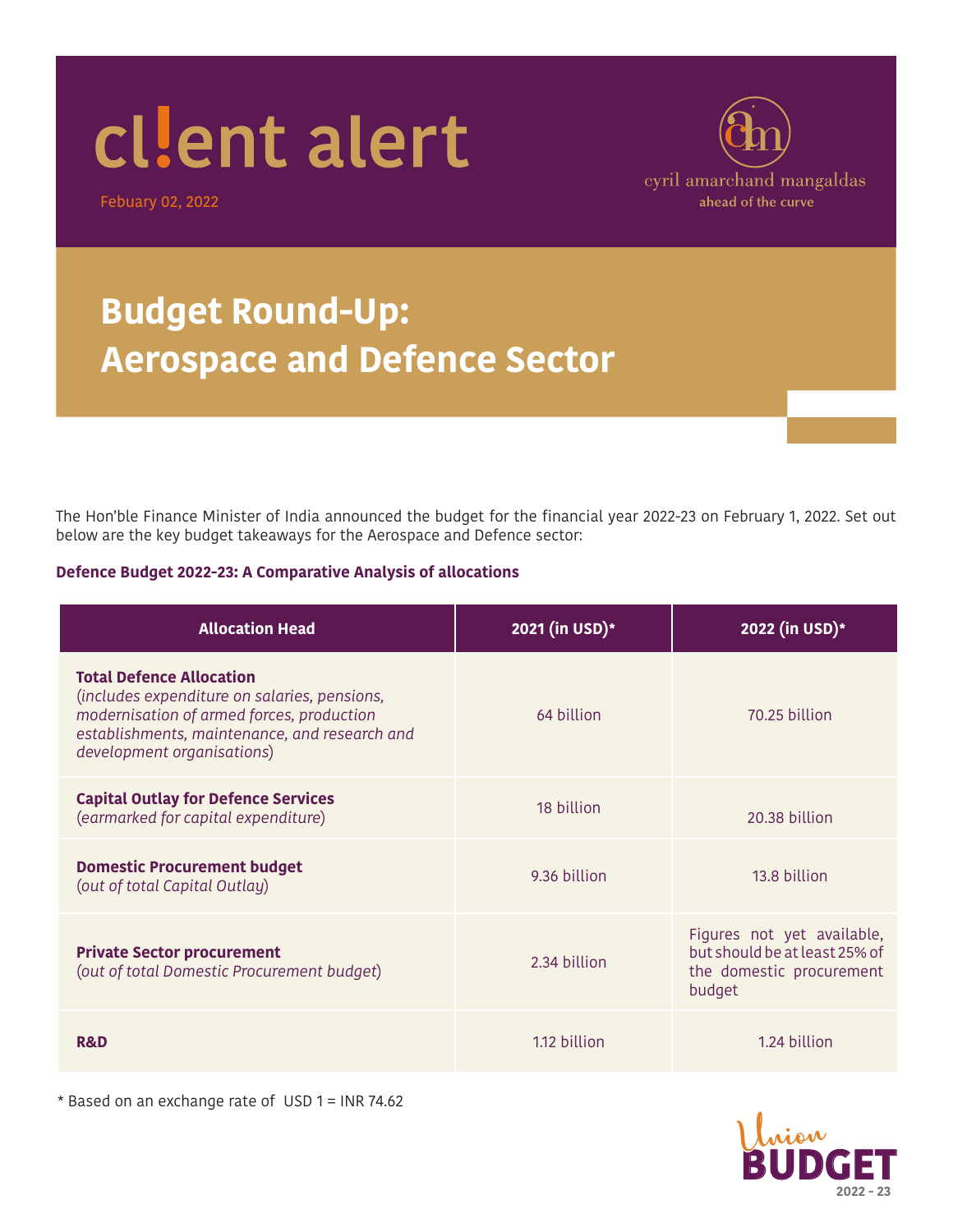## cllent alert

February 02, 2022



In speaking of the Aerospace and Defence sector, the main focus of the Finance Minister remained on promoting an '*Atmanirbhar Bharat*'. Successive increases in the domestic capital acquisition budget as well as the growing list of items placed on the '*positive lists*' (i.e., items under imported embargo) are indicative of the Government's strong stance to reduce dependence on imports. However, an estimated USD 10 billion still remaining earmarked for imports showcases the Government's acceptance of India's current state of sophistication in the sector and the need to rely on foreign players for critical, high-end technologies. To bridge this gap going forward, the Finance Minister also announced several initiatives aimed at further strengthening domestic capabilities. Set out below are the key highlights of the significant announcements made in this regard:

- 25% of the Defence R&D budget earmarked for private industry, startups and academia. Private industry will be encouraged to take up design and development of military platforms and equipment in collaboration with the DRDO and other organisation, through the SPV model.
- An independent, nodal "*umbrella*" body to be set up, to meet testing and certification requirements of private players.



• The Government has decided to categorise various sectors as '*strategic*' or '*non-strategic*'. For the nonstrategic sectors, it is proposed that all Central Public Sector Undertakings (CPSUs) will be privatised or closed. Defence has been classified as a "*strategic sector*", where going forward, there will be bare minimum presence of CPSUs, and other than certain key CPSUs, all others will be privatised or merged or subsidiarized with other CPSUs or closed. This initiative should result in the CPSU stronghold in sector finally being vitiated in favour of private players.